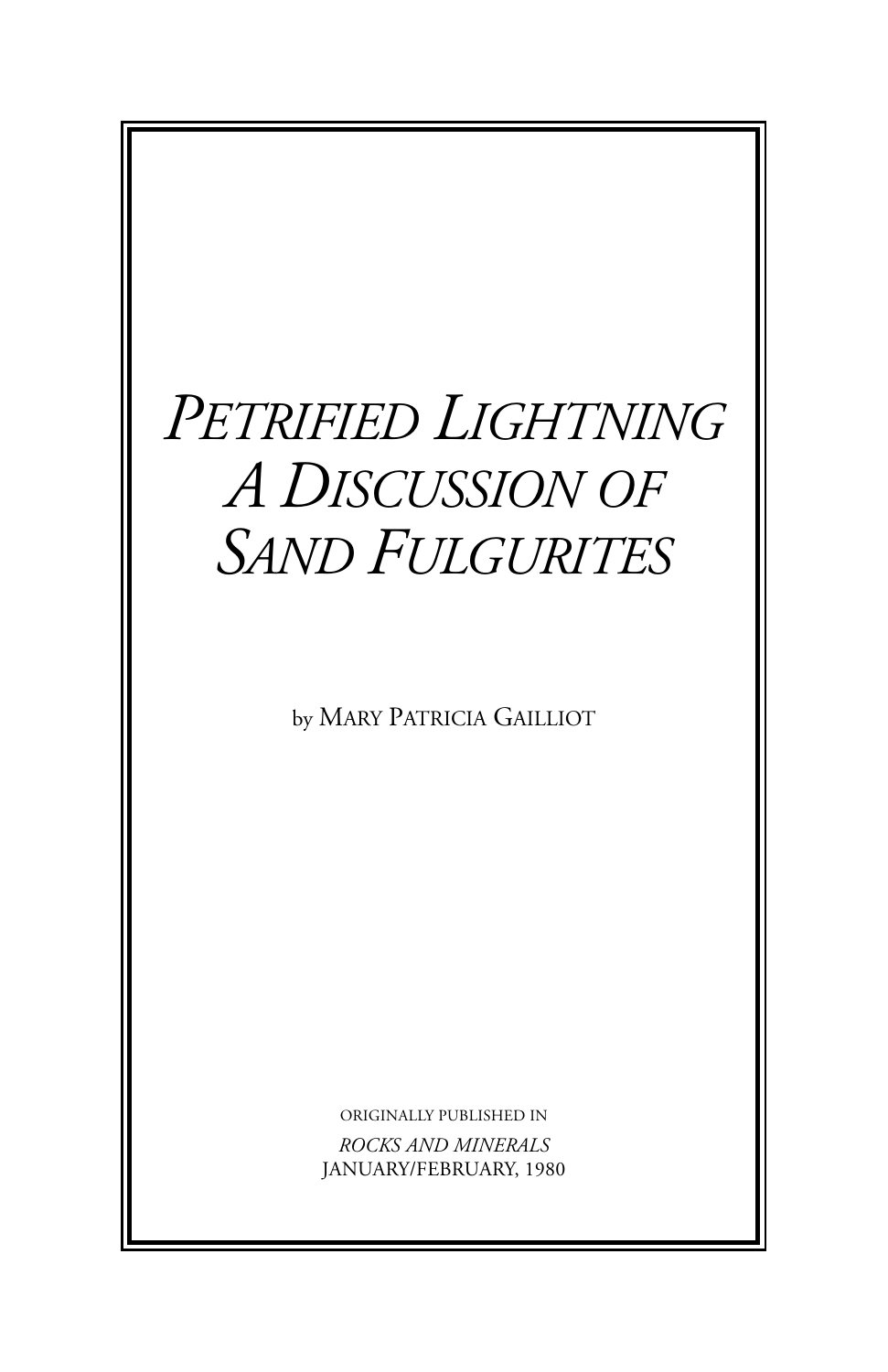ORIGINALLY PUBLISHED IN *ROCKS AND MINERALS* JANUARY/FEBRUARY, 1980

# *PETRIFIED LIGHTNING A DISCUSSION OF SAND FULGURITES*

by MARY PATRICIA GAILLIOT

*Fulgurites are a unique occurrence in nature. This term, derived from the Latin word fulgur meaning lightning, applies to any rocky substance that has been fused or vitrified by lightning.*

The term fulgurite is generally applied to the vitreous tubes and crusts formed by the fusion of sand by lightning. When lightning strikes solid rock, the superficial coatings of glass produced are called rock fulgurites. This article is concerned primarily with sand fulgurites, specimens of which have been found throughout the world, including various parts of the United States: California, Florida, Illinois, Maine, Massachusetts, Michigan, New Jersey, North Carolina, Oregon, South Carolina, and Wisconsin.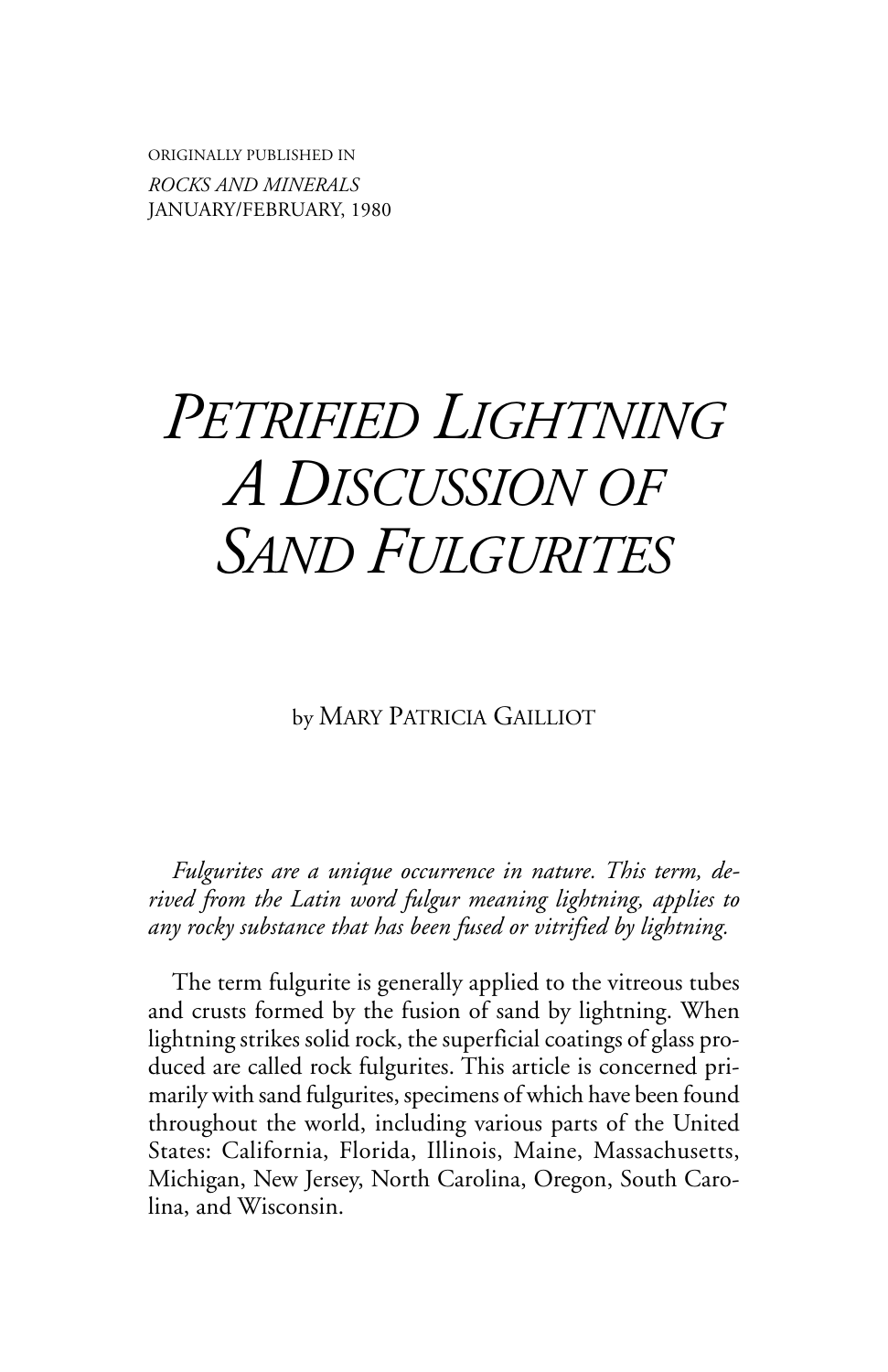According to Petty (1936), the discovery of fulgurites was made in 1706 by a Pastor David Hermann in Germany, but many people credit a Dr. Hentzen as the first person to recognize the true character of glassy tubes found in the sand dunes of the Sennerheide near Padderborn, Germany. Fiedler (1817) wrote the first comprehensive paper on fulgurites while still a student at Gottingen. The first identification of a fulgurite in the United States came in 1861 when Hitchcock (1861) wrote of the discovery of fragments of a tube by Dr. A. Cobb of Montague, Massachusetts, at Northfield Farms. Barrows (1910) has published a complete history of the subject, including an extensive bibliography.

#### GENERAL DESCRIPTION

Fulgurites are generally found in quartz sands where tubes course downward from the surface, decreasing in diameter and branching along their descent. They can be twenty to thirty feet in length, with some as long as sixty feet. Diameters range up to a rare three inches. Bulbous or knobby enlargements found along the tube usually correspond to porous or impure layers in the sands. Pebbles in the path of the electrical discharge generally cause a deflection. Terminations vary from glassy, sack-like enlargements to a mealy, loose cementation of the partially fused sand particles.

Typically, fulgurites have a rough exterior with adhering sand particles; some also have threadlike appendages of fused silica that is projected outward. The tubes are often ridged parallel to their length with anywhere from two to four flat ridges present. Occasionally, the corrugations have a spiral arrangement, generally right handed, which is seen only along short sections of the fulgurite.

The interior cross section of a fulgurite is either elliptical or jagged, with three to five corners and indented sides. Interior surfaces are generally smooth and glassy with occasional glassy threads and blisterlike bubbles present on the inner walls. Wall thicknesses range from paper-thin to 2 millimeters. The jagged appearance of some tubes may be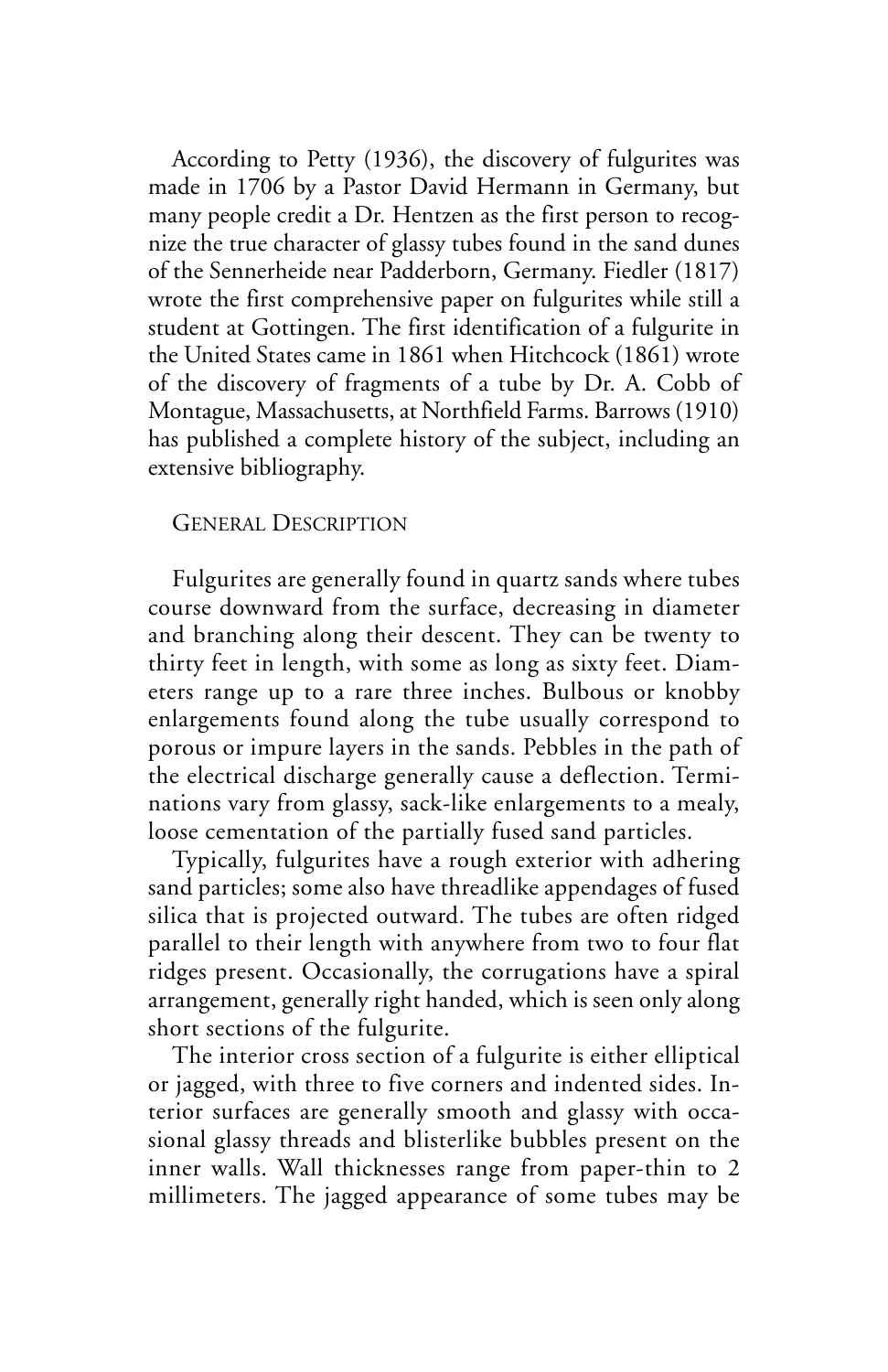

A comparison of fulgurites from 1/16 inch to 2 inches in diameter. All were found in the sand dunes along lake Michigan, Oceana County, Michigan. Photo and specimens, Terry Huizing.

explained by ruptural deformation and collapse of an expanding tube of silica glass.

The color of fulgurites is somewhat drab. Externally they may be grayish white, yellowish brown, tan, brown, or dark gray to black. The surface may be mottled or spotted as well. The brown color may be localized due to an iron-rich layer in the sand. The glassy interior is generally colorless or slightly greenish or yellowish in tiny grains.

The interior glass contains many bubbles concentrated in the outer sections of the walls. The inclusion of quartz grains is also common in the outer edges of the walls. These quartz grains are white and opaque, and are minutely cracked, possibly due to thermal shock as beta quartz cools through the 573°C conversion temperature to alpha quartz. Cristobalite pseudomorphs or rims of cristobalite may be present around the quartz grains. Devitrification of the glass is almost never observed. The interior glass is isotropic with index of refraction values close to that of pure silica glass (1.462). The principal impurities are ferric iron, which causes the yellowish color, and aluminum, along with calcium and magnesium as seen in Table 1. Rogers (1946) mentioned that Lacroix named the silica glass of fulgurites lechatelierite. A refractive index of  $1.457 \pm .0003$  was determined for lechatelierite from a section of fulgurite found in Riverside County, California. Although sand fulgurites are com-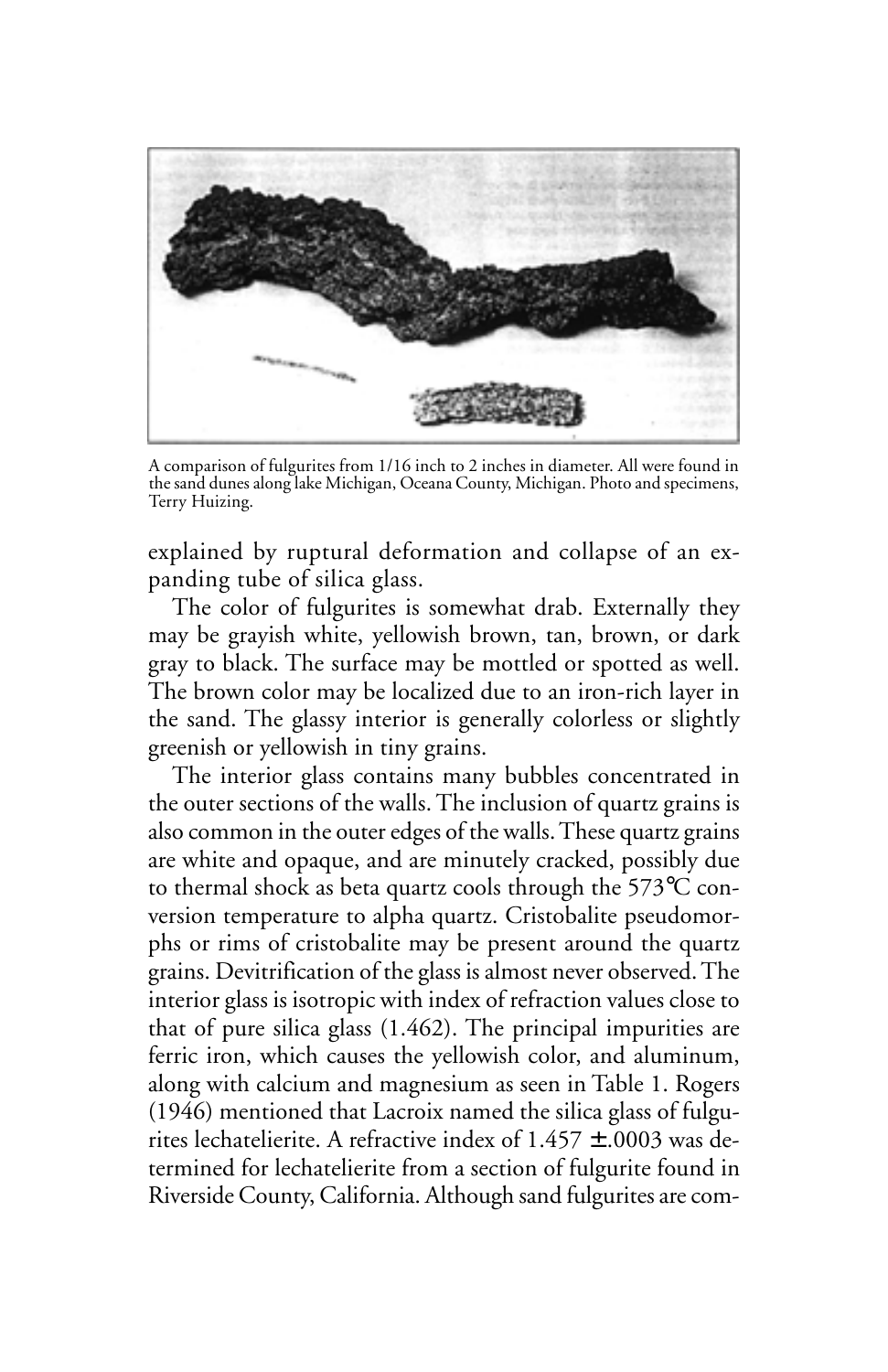| Table 1: Analyses of Fulgurites (frondel, 1962) |               |               |        |           |
|-------------------------------------------------|---------------|---------------|--------|-----------|
|                                                 | 1             | $\mathcal{L}$ | 3      | 4         |
| SiO <sub>2</sub>                                | 93.8          | 99.0          | 91.66  | 90.2      |
| Fe <sub>2</sub> O <sub>3</sub>                  |               | 0.3           |        | 0.7       |
|                                                 | 3.8           |               | 6.69   |           |
| $\mathrm{Al}_2\mathrm{O}_3$                     |               | 0.7           |        | 0.9       |
| CaO                                             | 0.6           |               | 0.38   | 0.1       |
| MgO                                             |               |               | 0.12   | 0.5       |
| Na, O                                           |               |               | 0.77   | 0.6       |
| K,O                                             |               |               | 0.73   | 0.5       |
| Rem.                                            |               |               | 0.33   | 6.5       |
| Total                                           | 98.2          | 100.2         | 100.68 | 100.5     |
| 1.Germany                                       | 2. New Jersey | 3.Illinois    |        | 4.Holland |

mon, they are quite fragile because of the bubbles and cracks radiating outward from quartz inclusions.

### **ORIGINS**

While lightning frequently strikes the earth, it is only where the surface materials are sandy that fulgurites are noted. According to Petty (1936), purity of the sand and good drainage result in favorable conditions for fulgurite formation if lightning strikes.

Tube length depends on two factors: the intensity of the lightning discharge, and the thickness of a relatively dry sand layer which acts as a nonconductor of a direct electric current (a dielectric). Low density discharges are often dissipated within the sand; high density discharges often pass through many feet of sand before the discharge is grounded. The bottom limit for fulgurite formation is determined by the existence of a ground water table or a wet stratum.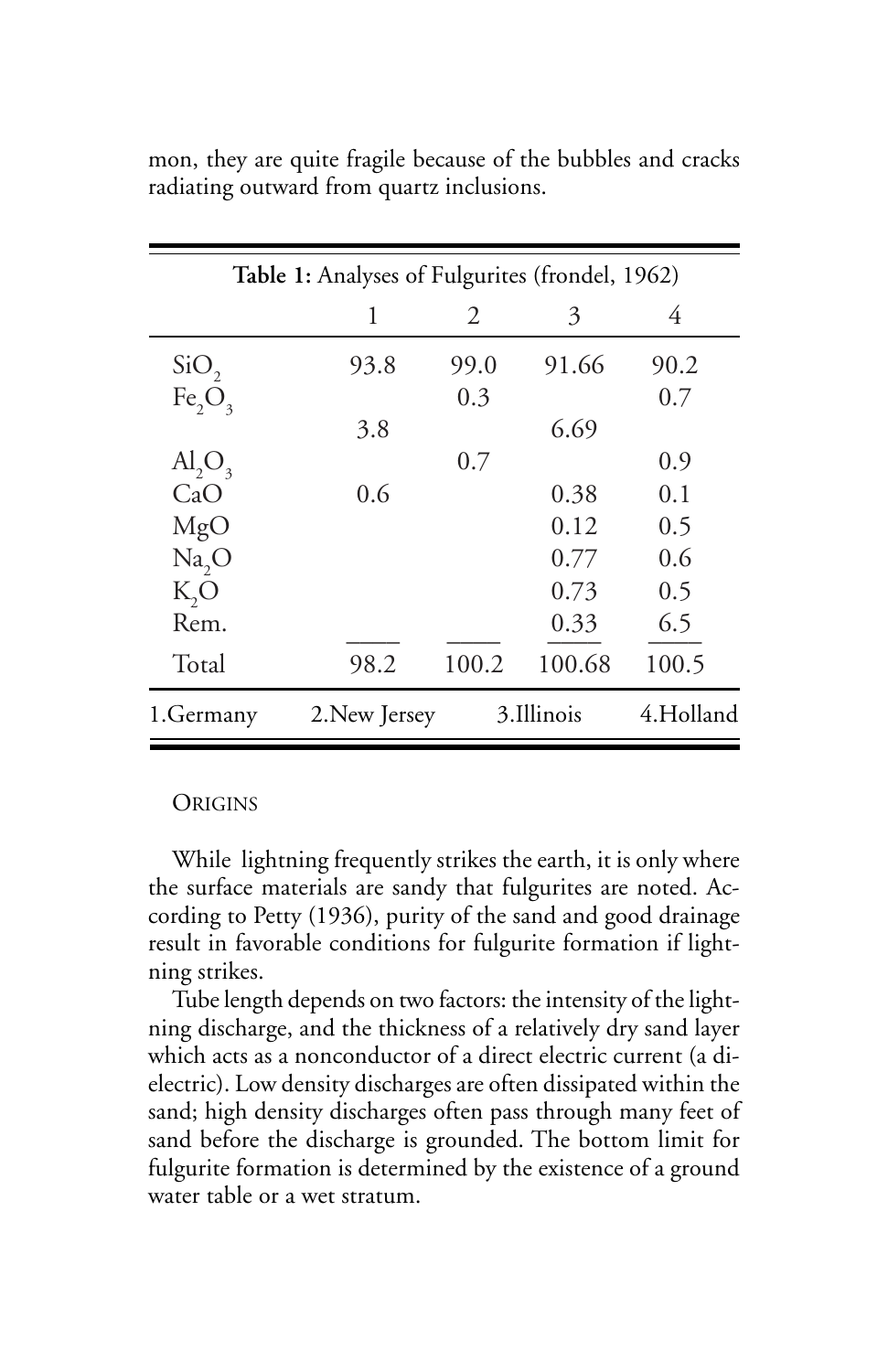

A hollow fulgurite showing rough exterior with adhering sand particles and an open fulgurite showing smooth, glassy interior. Photo, Terry Huizing.



Pebbles fused to a glassy, black fulgurite from Wolf Creek Pass, Colorado. Photo, Terry Huizing.

Each lightning discharge follows the path of least resistance, which may be a single path or branching and rebranching paths. The paths followed through the sand are similar to those followed from the cloud to the earth. The irregularities of the lightning path through the sand are probably due to differences in resistance to passage of the discharge. Such differences in resistance are due to changes in composition, moisture content, compaction of the strata, and inclined bedding. Darwin (1895) explained that fulgurites occur in groups because of the branching of lightning before it strikes the ground.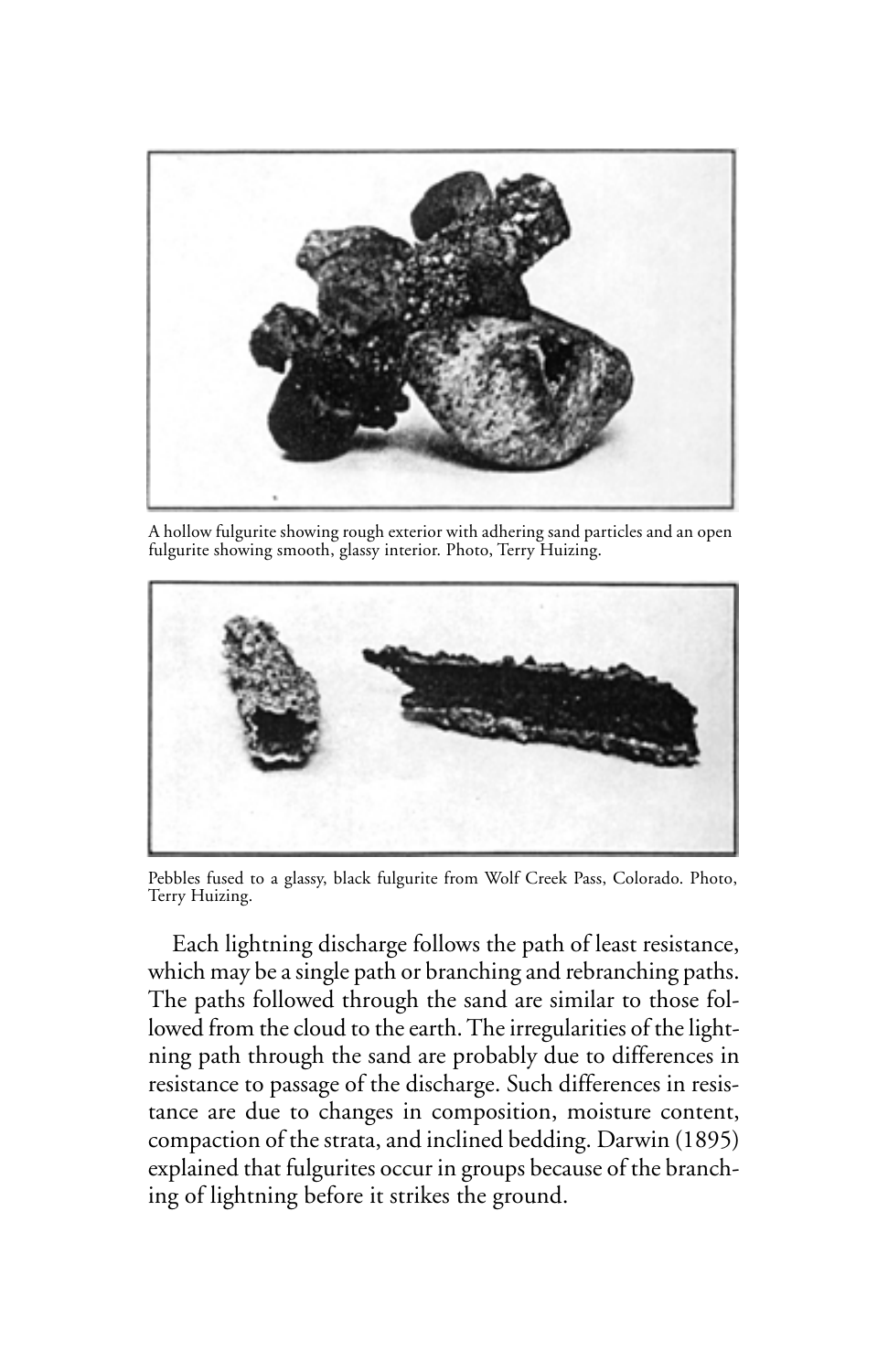In addition, Petty (1936) offered three explanations for the tubular form of the fulgurite: it may be due to expansion of moisture present in the sand; it may be due to the expansion of air along the path of the discharge; or it may result from a mechanical thrusting aside of the sand which is then fused around the resulting hole. In theory, there is no mechanical force associated with an electric discharge, which implies that fulgurite formation is due to expansion of air and moisture. Since fulgurites form in relatively dry sands, the expansion of air is apparently the key factor for a tubular form. The amount of sand melted to form the tube depends on the intensity of the discharge which, in turn, regulates the energy expended in the form of heat. The melted sands acquire a cylindrical shape as a result of surface tensions. Tube diameter is dependent on the amount of expansion of air and moisture along the discharge path. When the air and moisture expansion is large in proportion to the amount of sand melted, a large-bored, thin-walled tube is produced.

Other explanations by Myers and Peck (1925) suggest that the tubelike structure of fulgurites is partially due to a rapid, sudden cooling, otherwise glass could not have formed. It could be that the volume of sand fused to glass was greater than the volume of the resultant glass. As a result, the glass, in a viscous state, is drawn by cohesion to the sides of a cylindrical mold. Included bubbles are most likely due to moisture trapped during the rapid fusion of the sand.

#### SIGNIFICANT AMERICAN OCCURRENCES

In 1861 the first fulgurite was identified in the United States when Hitchcock (1861) was given some more or less tubular specimens with glazed cavities inside and rough exteriors. The specimens actually resembled branched coral, and consisted of fine sand that was fused by heat on the inside of the mass. These specimens were found by Dr. A. Cobb (of Montague, Massachusetts) at Northfield Farms, Massachusetts.

Diller (1884) mentioned fulgurites found on Santa Rosa Island, south of Pensacola, Florida. A Mr. Stearns found tubular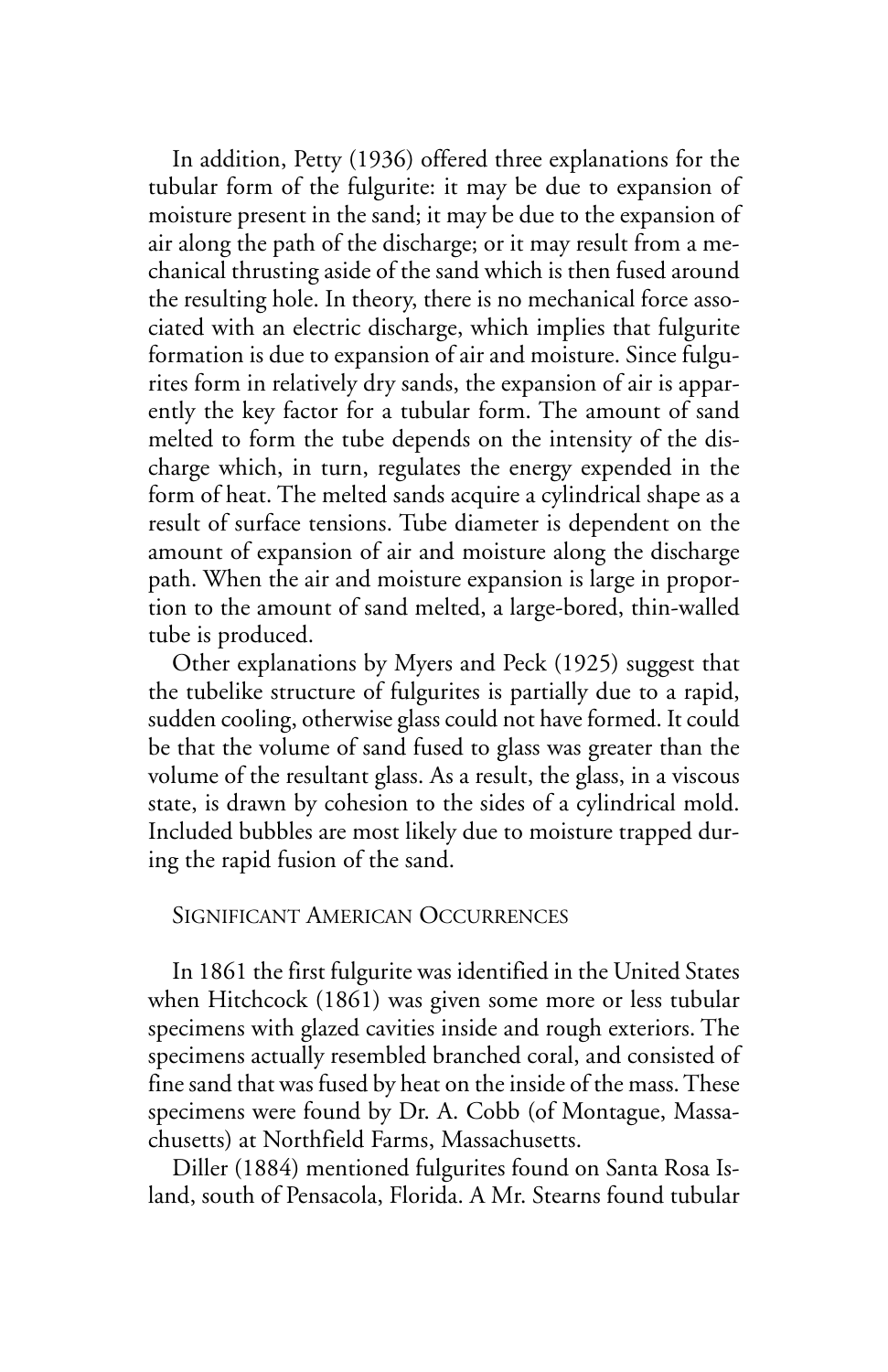

A portion of a 5 1/2 foot recovered section of a fulgurite. Diameter is 1 inch. Branching is a permanent record of the course of the discharge. Found in Oceana County, Michigan. Photo and specimen, Terry Huizing.

fragments in a crooked trail leading from a tree struck by lightning, thus indicating the fulgurite's electric origin. The two specimens were about fifty centimeters long, with a diameter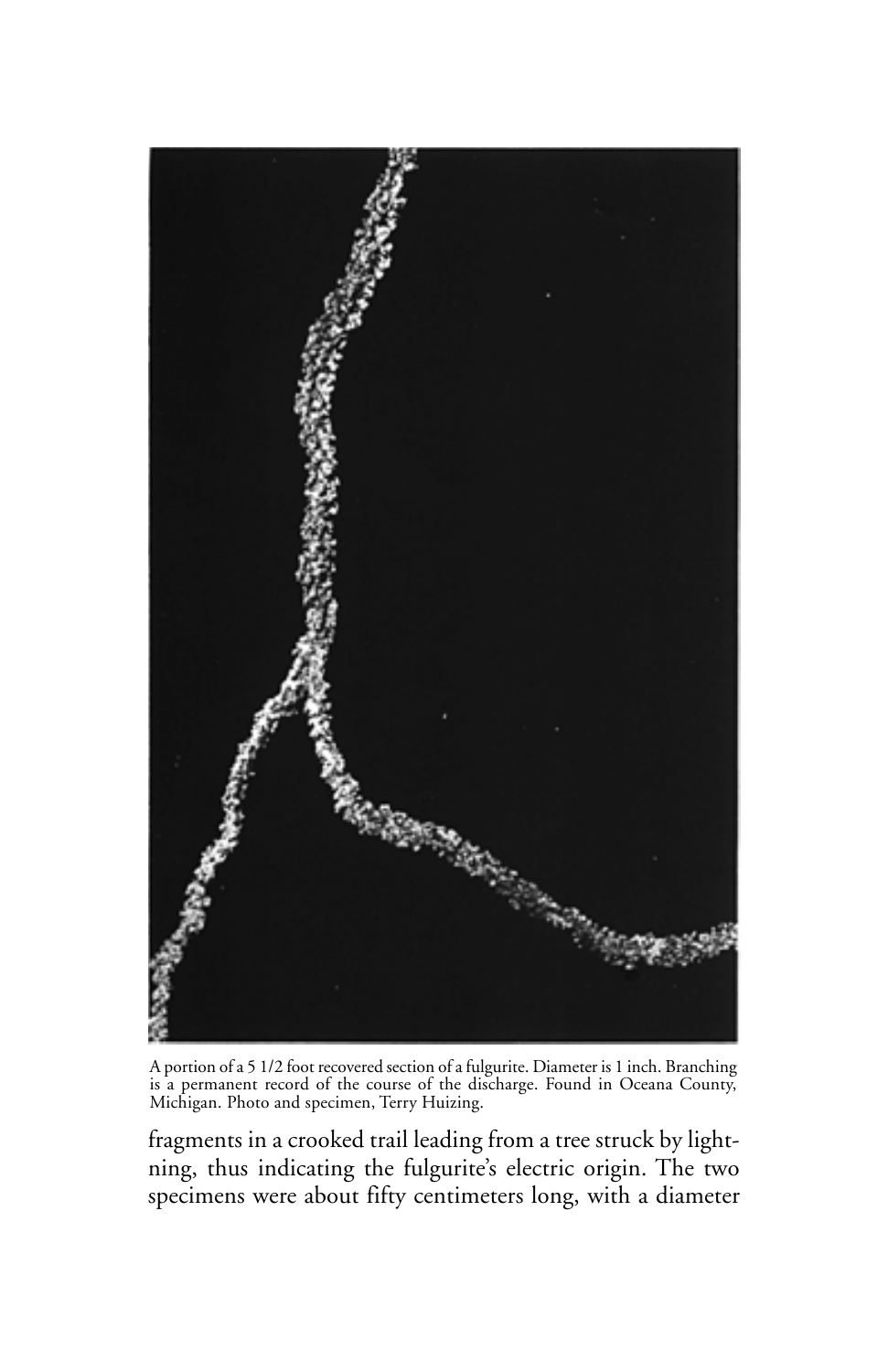ranging from seven to fifteen millimeters. One fragment retained its cylindrical shape; the other fragment collapsed, while in a plastic condition, from the pressure of the surrounding sand. Even though walls of the tubes were only about 0.25 millimeters thick, they were not very fragile. They appeared rough and irregular with many small openings, and the exteriors were dull with vitreous interiors of a light gray translucent quality. The minute presence of iron oxide was indicated by a light brown clouding in the glass under the microscope. A few remnants of quartz grains were also observed.

Bayley (1892) described a fulgurite found in a garden in Waterville, Maine. The sand forming the fulgurite appeared to be of glacial origin, made up of a mixture of angular and rounded grains of quartz, feldspar, hornblende, and some fragments of a green earthy material, and slate. The specimen was three inches long, and had an elliptical cross section with axes of one inch and three-fourths of an inch. The exterior surface was rough and thickly covered with sand grains, and the interior was glazed with a transparent coating of light yellowish-green glass about one millimeter thick. The corrugations of the fulgurite possessed a spiral twist in opposite directions on opposite sides of the tube. These were referred to as "wings," and were covered with little knobs, which were hollow spaces enclosed within walls of glass and sand. These "wings" were a single layer of glass; sand grains adhered to both sides of the layer. This particular fulgurite was very fragile.

Hobbs (1899) described a spiral fulgurite found in Cutler, Wisconsin, which seemed quite similar to the spiral fulgurite found in Maine. The sand from which the fulgurite was formed was relatively pure, light brown in color, and composed primarily of translucent quartz grains with an average diameter of one sixty-fourth of an inch. The tube was about five inches long and "as thick as a man's thumb." The interior had a few dark specks surrounded by iron oxide stains. The fulgurite's surface was irregular and traversed by corrugations wrapping around the tube. The sand grains on the surface were of varying colors depending upon the degree of fusion. Since both the Waterville, Maine, fulgurite and this one show a spiral twist, it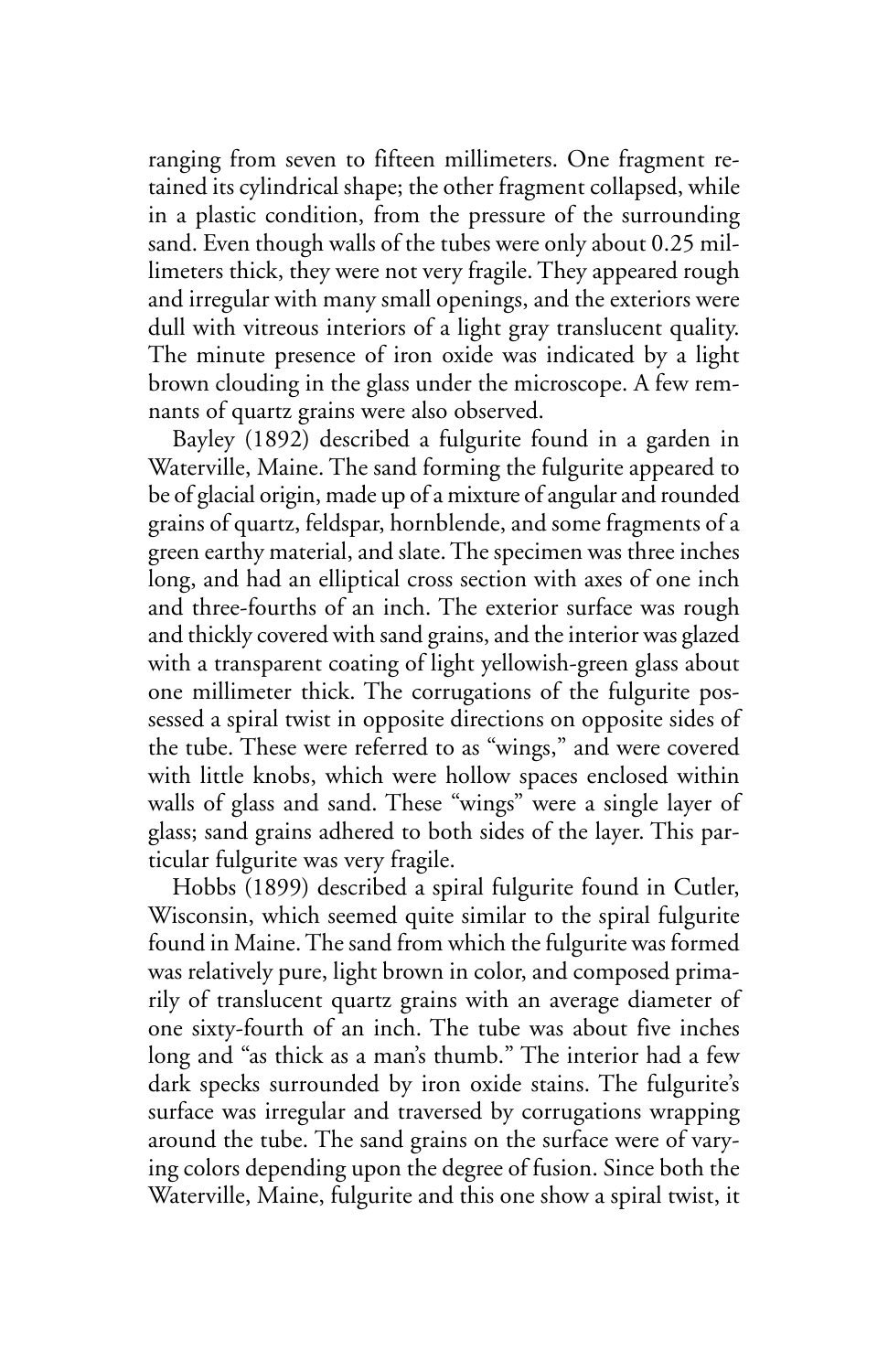can be assumed that the structure is not accidental, but due to the conditions of the lightning discharge.

Barrows (1909) described a fulgurite found in the Raritan Sands of New Jersey. The sand from which the fulgurite formed was composed of angular grains of quartz in various sizes, with a small amount of dark silicates, and very little feldspar. At the locality the sand rests on clay, and in places there are at least fifteen feet of sand full of carbonaceous material, and sandy clay between the sand and the clay stratum. The fulgurite was about fifteen feet long and showed a bulge each time a new layer of sediment was crossed. The diameter was about 3.2 centimeters to 0.3 centimeters, with an irregular exterior surface. The wall thickness varied a little in many places along the fulgurite. Ridges were not prominent. The interior wall of the fulgurite was composed of a highly glazed amorphous glass full of many sizes of vesicles, with patches of black and brown due to iron.

Myers and Peck (1925) studied a fulgurite found in South Amboy, New Jersey. This specimen was found in a sand pit during excavation for industrial uses. Its recovered length was nine feet. The largest diameter was three inches, gradually tapering to three-sixteenths of an inch. The fulgurite appeared to have only one branch and was essentially conical. The rough outer surface was coated with partially fused grains of sand varying in color from yellow and light brown to a dull white. The glassy interior was opaque white due to bubble inclusions, with some parts transparent from a lack of inclusions. Some black stained areas due to iron oxides were observed. The most remarkable feature was the hollow core which ran almost the entire length of the tube. A radiating structure from the core was observed with even the included bubbles elongated and arranged with long axes pointing towards the center. A chemical analysis of a representative section is given in Table 1 (item 2). The silica content is very high, which is typical of fulgurites. The sand surrounding the fulgurite was composed of discolored quartz grains with small amounts of a clay-like mineral. The grains adhering to the exterior of the fulgurite were found to have a quartz center surrounded by a fine grained border of cristobalite.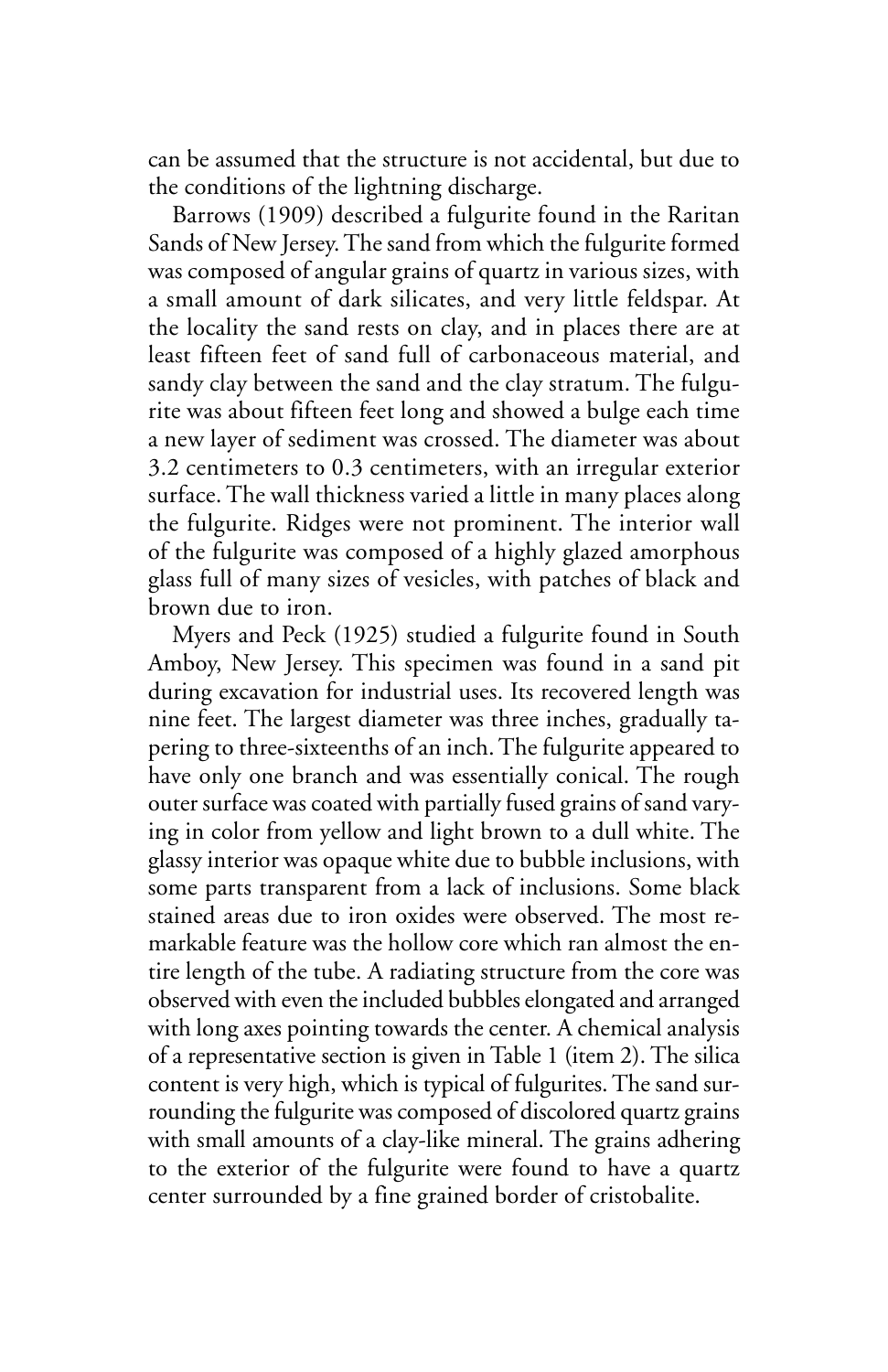Petty (1936) published a paper on the fulgurites found in the Atlantic Coastal Plain. The particular fulgurites resembled shriveled roots with sand sticking to them, and had smooth, glassy interiors. The irregular surface of the tubes is due to spiny projections, corrugations, ridges, or winglike extensions. The ridges seemed to have a slight spiral twist to them as already described for the Waterville, Maine, and Wisconsin fulgurites. The interior glass was colorless, grayish, or blackish. Wall thicknesses varied from several millimeters to paperthin, with some walls being discontinuous or lacelike. The diameters ranged from one-eighth of an inch to one inch with considerable variation in each tube. Some of these fulgurites were twenty to thirty feet long, with a few up to sixty feet. The tubes branched out downward, and sometimes followed a course parallel to the sand bedding.

Rogers (1946) described some fulgurites found in Riverside County, California. These specimens were hollow, branching, cylindrical objects, of medium gray color. They varied in length between six and thirty centimeters, and had a diameter from one-half to two centimeters. The sand grains on the outside were angular and composed of quartz, orthoclase, microcline, plagioclase, biotite, magnetite, zircon, and some rock fragments. Lechatelierite, the silica glass, and cristobalite are both found in thin sections of this fulgurite, but no evidence of tridymite was found.

#### **CONCLUSION**

Fulgurites are relatively common, yet their discovery is rare because of their fragile nature. Many fulgurites are destroyed through compaction or tillage of soils, especially since sandy soils are not very stable. Fulgurites are always high in silica. Often they contain cristobalite and lechatelierite along with quartz and impurities. The difficulty of extraction, and the fact that their true identity is often not recognized, has resulted in the recovery of very few specimens. Many museums throughout the United States do not have good fulgurite specimens because of their special nature and because of the problems of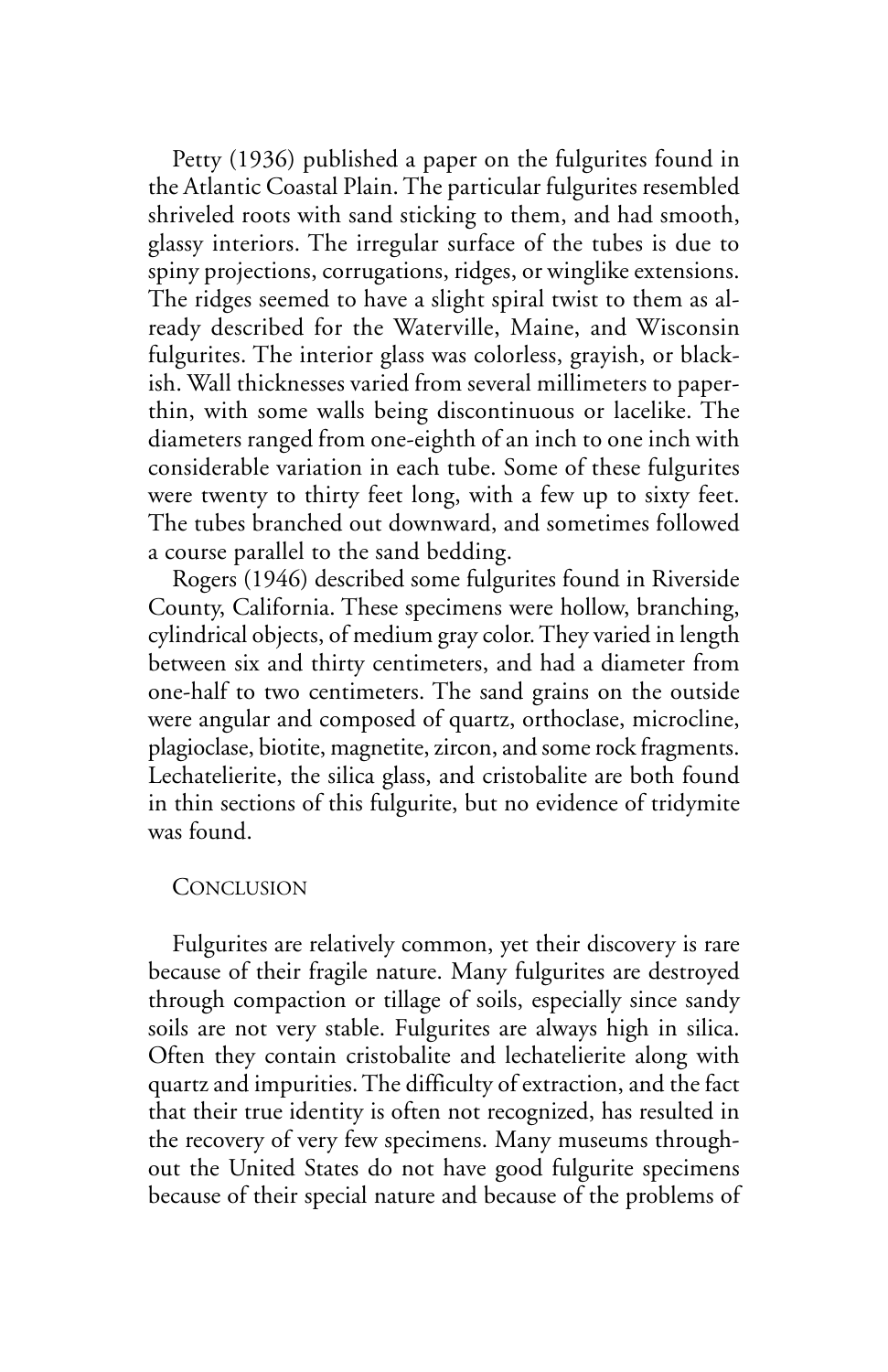recovery that are encountered once they are located. Fulgurites can easily be thought of as one of the most fascinating gifts that Nature has given us.

*Mary Gailliot was graduated from the University of Virginia in the spring of 1979 with a degree in environmental sciences.*

#### **REFERENCES**

Barrows, W. L. 1910. A fulgurite from the Raritan sands of New Jersey with an historical sketch and bibliography of fulgurites in general. Columbia Univ. School of Mines Quarterly 31: 294-319.

Bayley, W. S. 1892. A fulgurite from Waterville, Maine. Am.Jour. Sci, 3d ser.,43:327-328.

Darwin, C. 1895. Fulgurites from Maldonado, South America. Voyage of H. M. S. Beagle. Appleton.

Diller, J. S. 1884. Fulgurite from Mt. Thielson, Oregon. Am. Jour. Sci., 3d ser., 28:252-258.

Fiedler, K. G. 1817. Uber die Blitzrohren und ihre Enstehung. Ann. der Phys. 5 5: 121 - I 64.

Frondel, C. 1962. System of Mineralogy of Dana, 7th ed., vol. 3. New York: John Wiley and Sons.

Hitchcock, E. 1861. Fulgurites or lightning tubes. Am. Jour. Sci, 2d ser. 31:302.

Hobbs, W. H. 1899. A spiral fulgurite from Wisconsin. Am. Jour. Sci, 4th ser. 8: 17-20.

Julien, A. A. 1901. A study of the structure of fulgurites. Jour. of Geol. 9:673-693.

Myers, W. M.; Peck, A. B. 1925. A fulgurite from South Amboy, New Jersey. Am. Mineral. 10:152-155.

Petty, J. J. 1936. The origin and occurrence of fulgurites in the Atlantic Coastal Plain. Am. Jour. Sci, 5th ser. 31: 188-201.

Rogers, A. F. 1946. Sand fulgurites with enclosed lechatelierite from Riverside County, California. Jour. of Geol. 54: 117-122.

Saussure, H. B. 1786. Voyages dans les Alpes, vol. 4. Geneva.